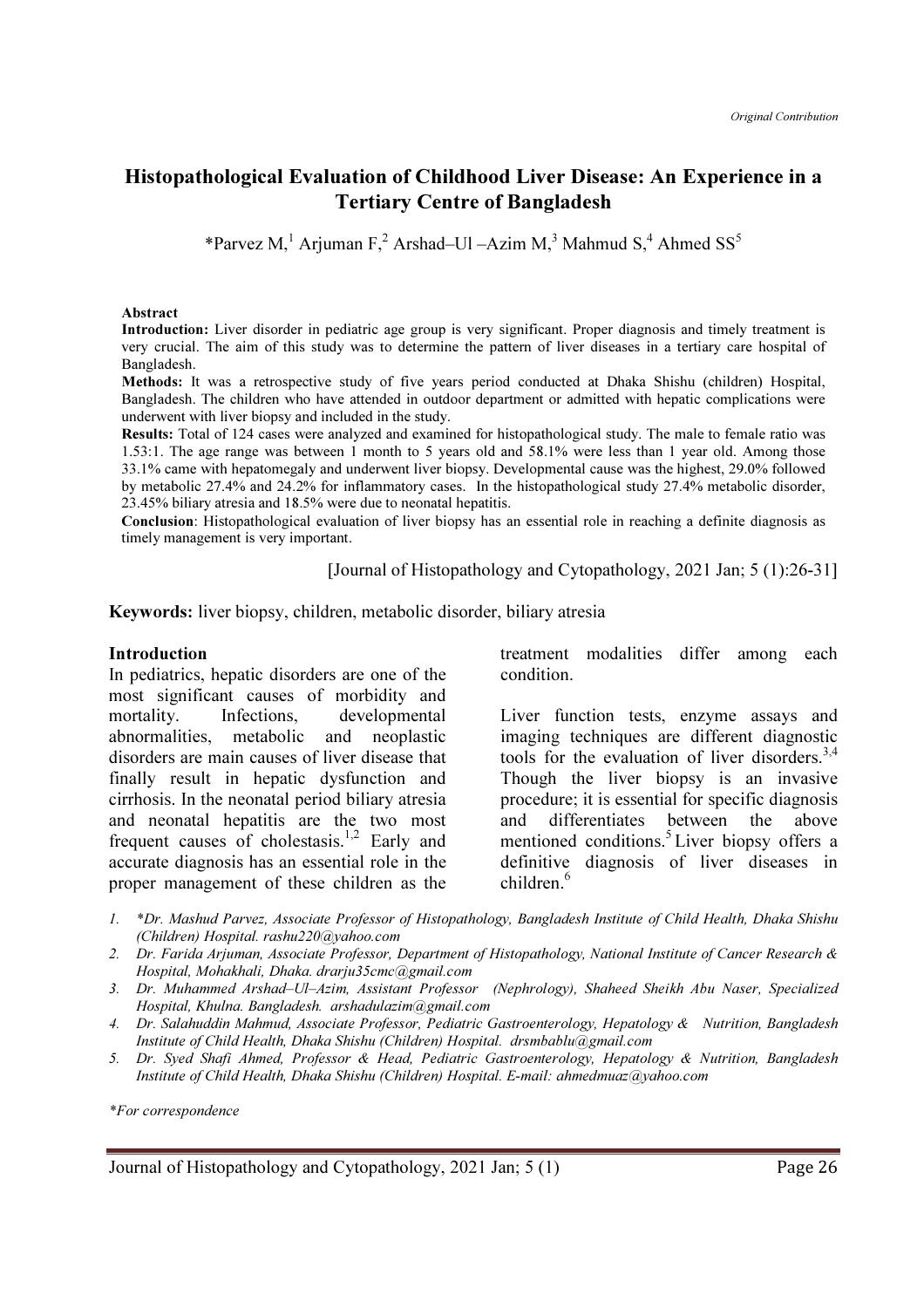It is essential to differentiate neonatal hepatitis from biliary atresia in an infant presenting with cholestasis. The neonatal hepatitis managed medically and early surgical intervention can save life in case of biliary atresia.<sup>7</sup> Histopathological features can help differentiate hepatitis, cholestatic liver disease, steatosis, vascular abnormalities, infectious diseases, and infiltrative as well as storage diseases.<sup>8</sup> This study is designed to share our experience with histopathological evaluation of liver biopsy with diverse manifestations of paediatric liver diseases.

### Methods

The retrospective review of patients was conducted at Dhaka Shishu (Children) Hospital, Dhaka, Bangladesh, and comprised data of all children who underwent ultrasound-guided percutaneous liver biopsy between December 2015 and December 2020. After approval from institutional review board, data was collected of children between one month and five years of age. All patients admitted in paediatric ward or presenting in outpatient department (OPD) with unexplained hepatosplenomegaly, jaundice or abnormal liver function test and ascitis were enlisted for liver biopsy. Abdominal ultrasound and coagulation profile was performed in all patients before obtaining a liver biopsy. After explaining the need for liver biopsy and its possible side effects, written consent from patients' parents was obtained. Percutaneous biopsy of the liver was performed using spring cut semiautomated needle. Patients were not allowed to eat four hours before and after biopsy. The biopsies were immediately fixed in 10% buffer formalin solution. After processing in tissue processor, paraffin-embedded blocks were serially sectioned and stained by Hematoxylin & Eosin stain, trichrome and

PAS with and without diastase methods. Other special stains such as Perl's stain and reticulin stain were used when required. Slides showed less than three portal spaces considered as inadequate specimens. Histological evaluation was done by an experienced histopathologist. The frequency of each disorder, with underlying histological spectrum was recorded and analyzed. The relative frequencies of disorders were calculated separately and in combination with the age group or gender. The analysis was performed on SPSS 23.

### **Results**

In the present study total 124 children were taken for analysis and these are adequate for histopathological study. Among them 75(60.5%) were boy and 49(39.5%) were girl children with mean age 1.51±.681 years. More than half of the children belong to below one year age group 72(58.1%). Details are given in Table I.

Table I: Distribution of cases according to demographic criteria (n=124)

| Criteria    | Number | Percentage      |
|-------------|--------|-----------------|
|             |        | Age(Years)      |
| Mean        |        | $1.51 \pm .681$ |
|             |        | Age Category    |
| upto 1 year | 72     | 58.1            |
| $1-2$ year  | 43     | 34.7            |
| $2-5$ yrs   | 9      | 7.3             |
|             |        | Gender          |
| Boy         | 75     | 60.5            |
| Girl        | 49     | 39.5            |

The children were underwent liver biopsy for different indications among which hepatomegaly alone was highest with 41(33.1%). Details of the indication according to gender distribution are given in Table II.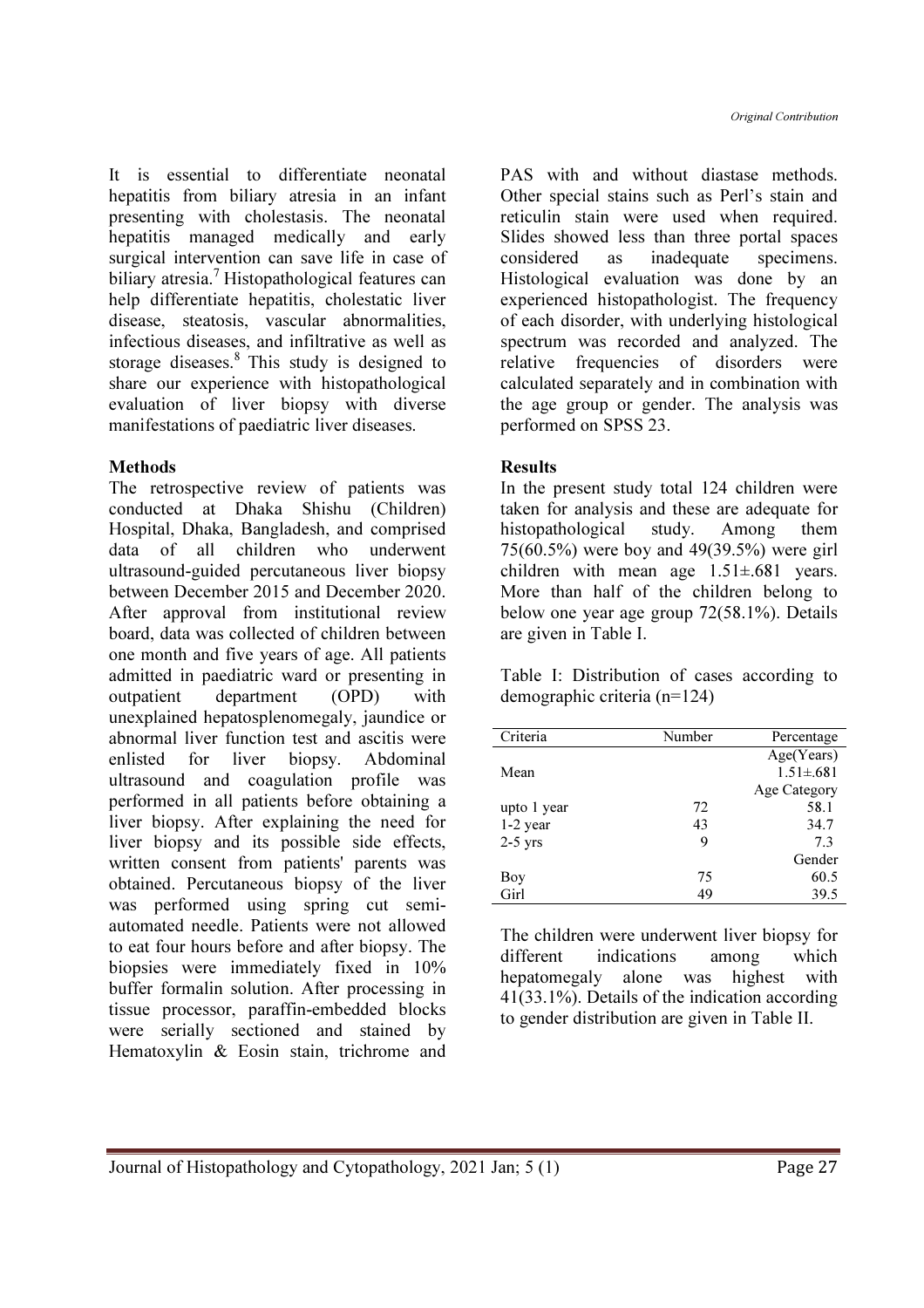| Indication of liver biopsy                              | Number $N=124$ | Percent $(\% )$ |
|---------------------------------------------------------|----------------|-----------------|
| Hepatomegaly                                            | 41(33.1)       | 33.1            |
| Jaundice                                                | 5(4.0)         | 4.0             |
| Ascitis                                                 | 11(8.9)        | 8.9             |
| Abnormal liver functions                                | 4(3.2)         | 3.2             |
| Hepatomegaly and Jaundice                               | 32(25.8)       | 25.8            |
| Hepatomegaly, Jaundice and Abnormal liver function test | 4(3.2)         | 3.2             |
| Hepatomegaly and Splenomegaly                           | 27(21.8)       | 21.8            |
|                                                         |                |                 |

Table II: Clinical presentation of patients who underwent liver biopsy.

When we explore the clinical causes of liver diseases it is found that developmental cause is the highest 36(29.0%) followed by metabolic 34(27.4%), inflammatory 30(24.2%) and malignancy is least 8(6.5%) cases. Details distributions of liver disorders according to gender in pediatric patients are given in Table III.

Table III: Distribution of liver disorders according to gender in paediatric patients.

| Liver disorders                    | Total Cases $N=124$ (%) | Male $(N)$ | Percent $(\% )$ | Female $(N)$ | Percent $(\% )$ |
|------------------------------------|-------------------------|------------|-----------------|--------------|-----------------|
| Metabolic                          | 34(27.4)                | 26         |                 |              | 6.5             |
| Inflammatory                       | 30(24.2)                |            | 10.5            |              | 13.7            |
| Developmental                      | 36(29.0)                | 25         | 20.2            |              | 8.9             |
| Malignancy                         | 08(6.5)                 |            | 1.6             |              | 4.8             |
| Cirrhosis (Cryptogenic and others) | 16(12.9)                |            |                 |              | 5.6             |

From histopathological study, it is found that 34(27.4%) were for metabolic causes which is similar with other evaluation. Biliary atresia is the most frequent cases among the developmental causes (Fig 1). Among the metabolic causes 16(57.1%) are glycogen storage disease and 12 (42.9%) are fatty changes. The details study findings among gender is briefed in table 4 and 5. Among the other 11 (8.9%) cases four cases are developmental, and these are Vanishing bile duct syndrome (three cases) and Allagille syndrome (one case). Another seven cases reveal non-specific hepatitis (three cases) and secondary hemochromatoosis (four cases).

Distributions of cases according to histopathological diagnosis among gender are described in Table IV and V.

Table IV: Distribution of cases according to histopathological diagnosis among gender.

| Histopathological diagnosis | Total Cases N=124 $(\% )$ | Male $(N)$ | Percent $(\% )$ | Female (N) | Percent $(\% )$ |
|-----------------------------|---------------------------|------------|-----------------|------------|-----------------|
| Neonatal hepatitis          | 23(18.5)                  |            | 7.3             | 14         | 11.3            |
| Biliary atresia             | 29(23.4)                  | 22         | 17.7            |            | 5.6             |
| Metabolic disorders         | 34(27.4)                  | 26         | 21.0            |            | 6.5             |
| Cirrhosis                   | 16(12.9)                  |            | 7.3             |            | 5.6             |
| Malignancy                  | 08(6.5)                   |            | 1.6             |            | 4.8             |
| Congenital hepatic fibrosis | 03(2.4)                   |            | 0.8             |            | 1.6             |
| Others                      | 11 (8.9)                  |            | 4.8             |            |                 |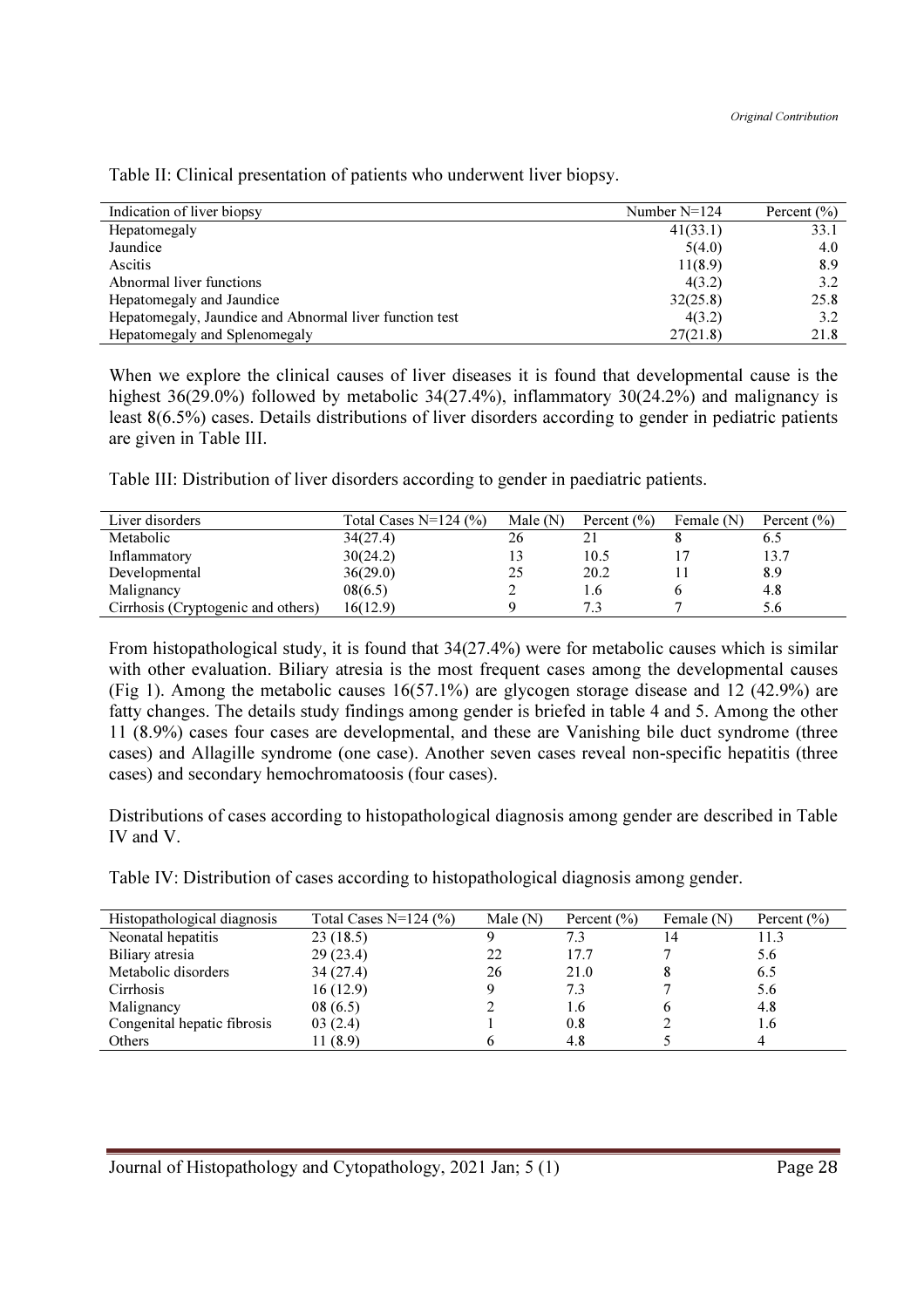| Metabolic disorders      | Male(26)<br>Total cases $(34)$ |                          | Female(8)                |
|--------------------------|--------------------------------|--------------------------|--------------------------|
|                          | $n\frac{\omega}{\omega}$       | $n\frac{\omega}{\omega}$ | $n\frac{\omega}{\omega}$ |
| Glycogen storage disease | 16(47.05)                      | 11(32.35)                | 5(14.7)                  |
| Fatty change             | 12(35.29)                      | 11(32.35)                | 1(2.94)                  |
| Others                   | 06 (17.63)                     | 04 (11.76)               | 2(5.88)                  |

Table V: Distribution of cases according to metabolic disorder among gender  $(n=34)$ 



Figure 1. Biliary atresia (H & E stain, low power image)

#### Discussion

For patients who suffer from hepatosplenomegaly and present with an abnormal liver function test or unexplained jaundice, a liver biopsy is the best and the only way to reach the accurate diagnosis.  $6 \text{ In}$ this regard, information on the patient's medical history, physical examinations, biochemical tests, viral and autoimmune markers may be helpful and valuable. In addition, the epidemiologic and national criteria can play an important role in the primary evaluation of these patients. Developmental and metabolic disorders were the most common aetiologies in pediatric patients presenting with clinical signs and symptoms of liver disease. Percutaneous liver biopsy was safe and an effective method to establish diagnosis and allowed early diagnosis whereby appropriate treatment could be initiated. In the current study 27.4% cases are found metabolic disorders and 23.4% are for biliary atresia under developmental causes.

Our result was quite similar to Ahmad, et al. in Rawalpindi<sup>1</sup> and Muthupei<sup>9</sup> in South Africa. In contrast, previous investigations in Pakistan showed a lower incidence of biliary atresia,  $8\%$ ,  $^{10}$  and  $5\%$ ,  $^{11}$  and  $9\%$ .<sup>12</sup> In a study in Nigeria, hepatic schistosomiasis (37.5%) was the most frequent lesion and only two cases of biliary atresia were noted in 48 liver needle biopsies. They concluded that in sharp contrast to European countries where neonatal hepatitis or biliary atresia are the most<br>common diagnoses, in tropical and diagnoses, in tropical and subtropical regions, infections are prevalent.<sup>13</sup>

Neonatal hepatitis was noted in 18.5% of children referred to our center within the study period. All of them were under two years old with female predominance. Our result was close to Ahmad, et  $al$ <sup>11</sup> but in contrast to Ahmad, et  $al$ , <sup>1</sup> we detected a higher incidence of hepatitis in children. Zhang, et al. found that chronic hepatitis is the major pathologic feature in Chinese children and viral hepatitis, especially due to HBV, is the major leading cause for it.<sup>14</sup> Hanif evaluated the etiology of chronic liver diseases in children from Karachi and reached a similar result.<sup>15</sup> Some authors, such as Ramakrishna, et al. were from India<sup>16</sup> and Akinbami, et al. from  $Omani^{17}$  report the higher incidence of neonatal hepatitis, as the most common diagnosis before the age of two. Ahmad, et al. found this disorder in 10% of their patients with male dominance.<sup>1</sup>

Liver biopsy provides crucial information in delineating the cause and defining extent of liver damage in cases of unexplained

```
Journal of Histopathology and Cytopathology, 2021 Jan; 5 (1) Page 29
```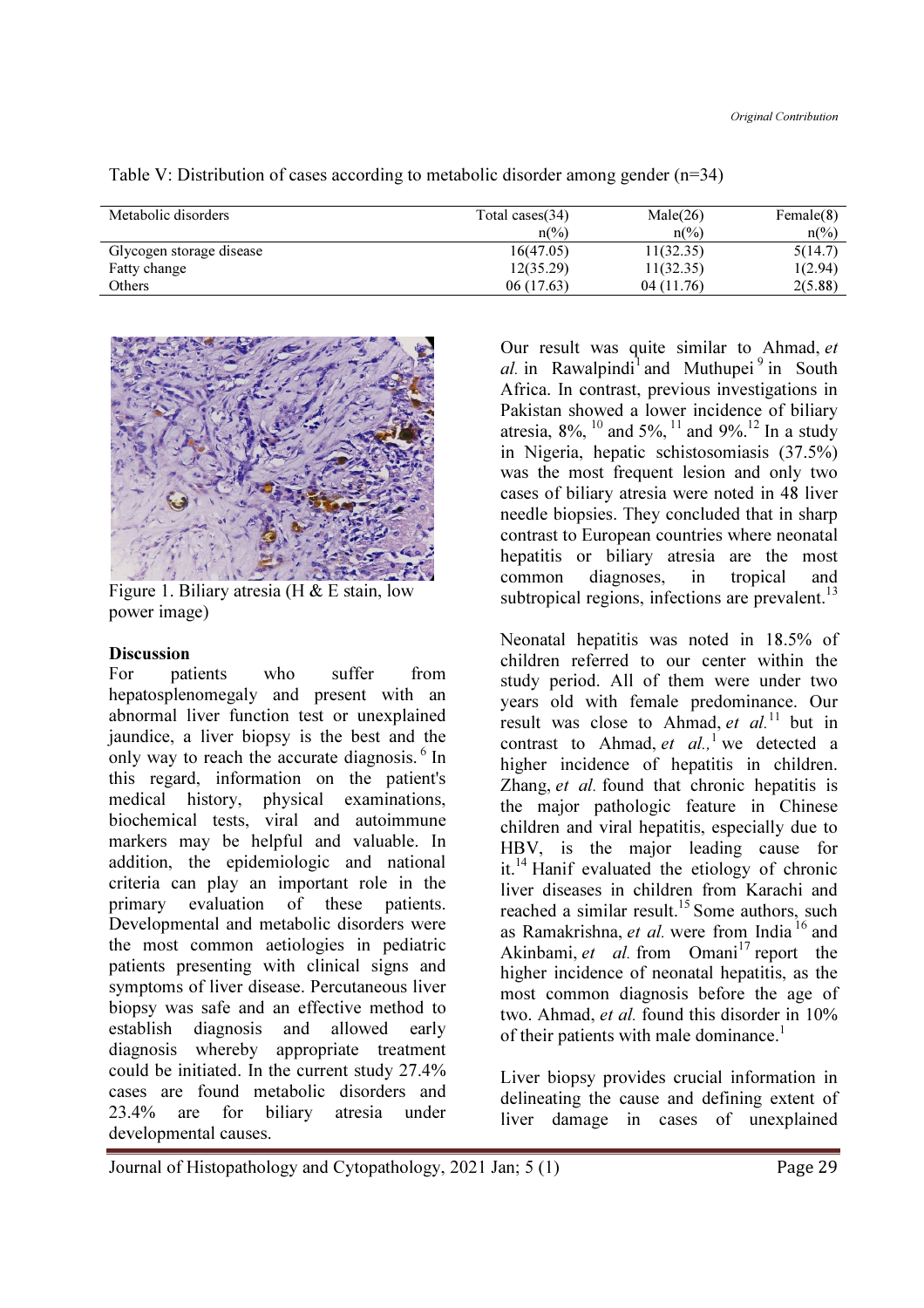hepatomegaly or deranged liver enzymes.<sup>18</sup> The frequency of paediatric liver disorders vary with age of the patient. Distribution of aetiologies also depends on specific characteristics of the population under study, referral pattern and trends in clinical practice. Frequency of hepatic disorders also depends on geography and specific population characteristics. A recent series from India on 51 children ranging from 2 days to 12 years of age assessed pattern of metabolic liver disorders and found Wilson's disease 17 (33.3%) and glycogen storage disease  $(GSD)$  to be most frequent.<sup>18</sup> Appropriate picking-up of asymptomatic cases and genetic counseling of parents in these cases can help in early detection and control rising prevalence in the future.<sup>19</sup> Frequency of chronic hepatitis is also variable and can range between <10% to  $>90\%$  based on various studies.<sup>10,14,20,23</sup> A study from Nigeria observed Schistosomiasis as the commonest cause of liver disease  $(37.5\%)$  in tropical countries.<sup>13</sup> Cirrhosis of liver is end-stage liver disease characterized by degeneration of liver parenchyma followed by fibrosis and disordered regenerating nodules leading to portal hypertension and its complications. In developing countries like Pakistan, liver cirrhosis is more prevalent compared to develop countries.<sup>22</sup> Liver cirrhosis was detected in 12.9% children in the current study. Variable frequencies for cirrhosis have been reported ranging from 10%-  $41.8\%$ .<sup>1,11,12,24</sup> An early chronic hepatic involvement is observed in a number of genetic and metabolic diseases although with different penetrance and age at onset. The recent advances in genetics and pathophysiology of inherited liver diseases leading to cirrhosis can contribute to the identification of novel strategies for early diagnosis.<sup>25</sup>According to our data, sixteen (12.9%) cases developed cirrhosis with male to female ratio of 1.28: 1. This frequency of cirrhosis is lower to studies at Karachi15 (14%), Vellore16 (20%) and Lahore14 (23.4%) but higher to a previous study at Rawalpindi13 (6%). The underlying causes were due to Thalassaemia Major, biliary atresia and glycogen storage disease.

The hepatoblastoma is the most frequent primary childhood tumour accounting for 1% paediatric cancers.<sup>19</sup> In an Indian study<sup>15</sup> two of 128 children (1.6%) had malignancy which is slightly higher in our findings (6.5%) as we detected all cases were hepatoblastoma.

# Conclusion

Hepatic disorders in pediatric age group express different variability. Histopathological evaluation of liver biopsy has an essential role in reaching a definite diagnosis as timely management is very important.

## References

- 1. Ahmad M, Afzal S, Roshan E, Mubarik A, Bano S, Khan SA et al . Usefulness of needle biopsy in the diagnosis of pediatric liver disorders. J Pak Med Assoc 2005;55:24-8.
- 2. Lai MW, Chang MH, Hsu HC, Hsu HC, Su CT, Kao CL et al. Differential diagnosis of extra hepatic biliary atresia from neonatal hepatitis: A prospective study. J PaediatrGastroenterolNutr 1994;  $18.121 - 7$
- 3. Dezsofi A, Baumann U, Dhawan A, Durmaz O, Fischler B, Hadzic N, et al. Liver biopsy in children: position paper of the ESPGHAN Hepatology Committee. J PediatrGastroenterolNutr 2015; 60: 408- 20.
- 4. Mehnaz A, Billo AG, Zuberi SJ. Liver disorders in children. J Pak Med Assoc 1990; 40: 62-4.
- 5. Dehghani SM, Haghighat M, Imanieh MH, Geramizadeh B, Eskandari Z, Erfanifar F, et al. Percutaneous Needle

Journal of Histopathology and Cytopathology, 2021 Jan; 5 (1) Page 30